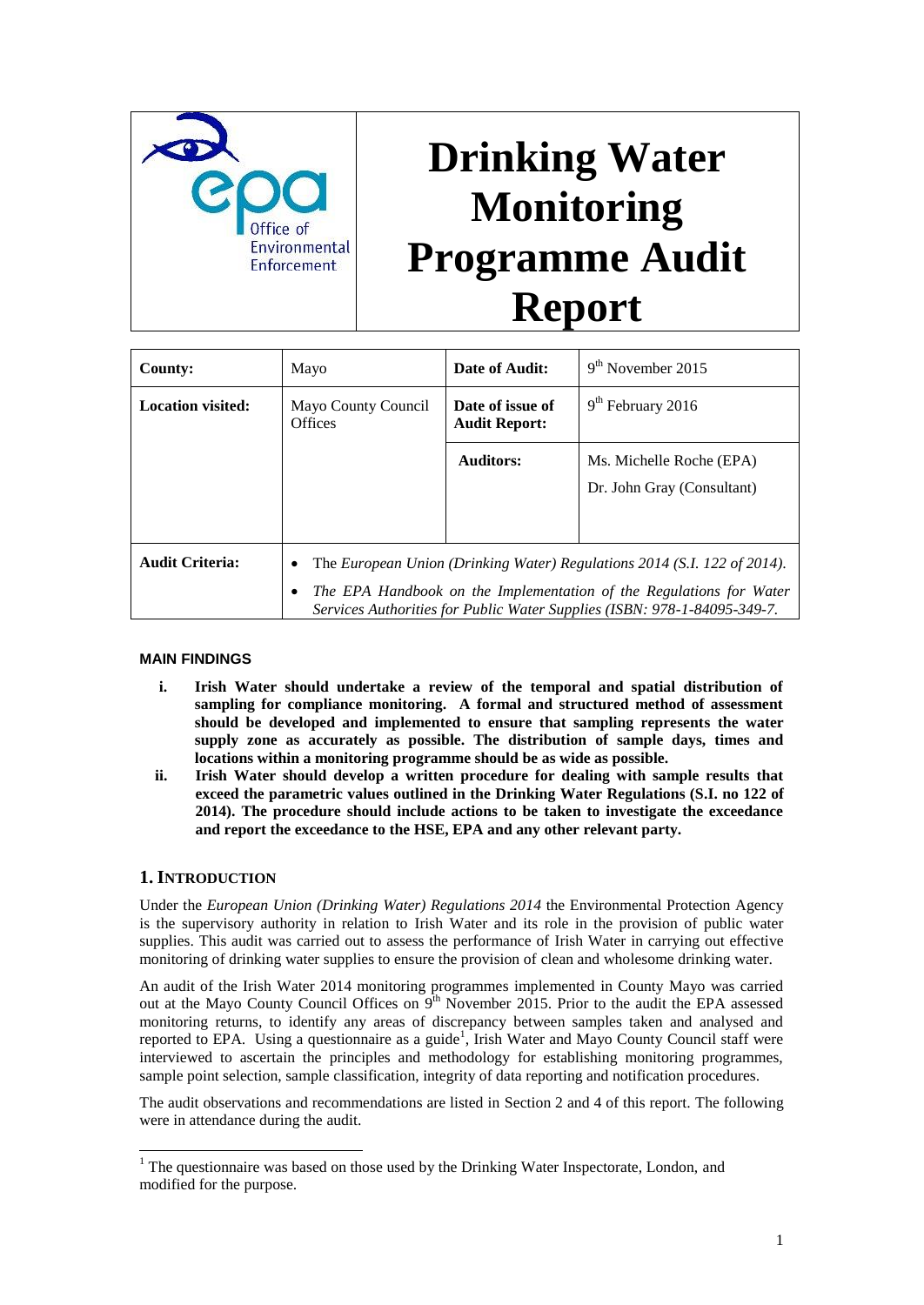Representing Irish Water: (\*indicates that person was also present for the closing meeting)

Ms. Anne Bonner – Irish Water Compliance Specialist\*

Mr. Iarla Moran – Senior Executive Engineer, Mayo County Council\*

Ms. Ann Browne – Water Services, Mayo County Council\*

Mr. Conrad Harley – Executive Engineer, Rural Water Services, Mayo County Council\*

Representing the Environmental Protection Agency:

Ms. Michelle Roche – Inspector, EPA\*

Dr. John Gray – Consultant, John Gray Consultancy\*

# **2. AUDIT OBSERVATIONS**

*The audit process is a random sample on a particular day of a facility's operation. Where an observation or recommendation against a particular issue has not been reported, this should not be construed to mean that this issue is fully addressed.*

| 1. | <b>Compliance Monitoring Programme</b>  |                                                                                                                                                                                                                                                                                                                 |  |  |  |
|----|-----------------------------------------|-----------------------------------------------------------------------------------------------------------------------------------------------------------------------------------------------------------------------------------------------------------------------------------------------------------------|--|--|--|
|    | a.                                      | The 2014 compliance monitoring programme was prepared by Mayo County Council with<br>oversight by Irish Water. From 2016 onwards all monitoring programmes will be prepared<br>by Irish Water in consultation with the relevant Local Authorities.                                                              |  |  |  |
|    | $b_{\cdot}$                             | The compliance monitoring programme for 2014 included: a list of all public water<br>supplies in the county, population data for each supply, the required number and frequency<br>of all check and audit samples and predetermined sample locations.                                                           |  |  |  |
|    | $c_{\cdot}$                             | Sample collection dates and suitable alternative sample locations were not pre-determined<br>in the 2014 monitoring programme.                                                                                                                                                                                  |  |  |  |
|    | d.                                      | Sample locations were selected randomly based on historical data sets which are displayed<br>on GIS, however a number of non-domestic locations identified in 2009 have not yet been<br>overlaid with the GIS. It is envisaged that GPS coordinates for sample locations will be<br>recorded from 2016 onwards. |  |  |  |
|    | e.                                      | No water supply zone (WSZ) was sampled on a reduced number or frequency of samples<br>and all WSZs are subject to a predetermined increased number of samples of ten per cent as<br>a contingency.                                                                                                              |  |  |  |
|    | f.                                      | The number of samples required in each WSZ was calculated based on the WSZ<br>population, using an occupational value of 2.7 persons per property, a value that was<br>derived by the CSO. A review of WSZ populations was being conducted at the time of the<br>audit.                                         |  |  |  |
|    | g.                                      | The sampling and analysis of compliance samples in Mayo is sub-contracted out to the<br>Health Service Executive (HSE) for all check samples and to ELS Laboratories for all audit<br>samples. The HSE and ELS receive a copy of the monitoring programme at the beginning<br>of each year.                     |  |  |  |
|    | h.                                      | A critical review of the temporal and spatial distribution of sampling, to ensure sampling<br>represents the supply as accurately as possible, has not been carried out for County Mayo.<br>Reliance is placed on the predetermined sampling plan.                                                              |  |  |  |
| 2. | <b>Operational Monitoring Programme</b> |                                                                                                                                                                                                                                                                                                                 |  |  |  |
|    | a.                                      | The 2014 operational monitoring programme was prepared by Mayo County Council with<br>oversight by Irish Water. The number and frequency of operational samples taken were<br>reviewed quarterly by Irish Water, Mayo County Council and the HSE.                                                               |  |  |  |
|    |                                         | b. Operational samples at the water treatment plant and chlorine residuals at the end of the                                                                                                                                                                                                                    |  |  |  |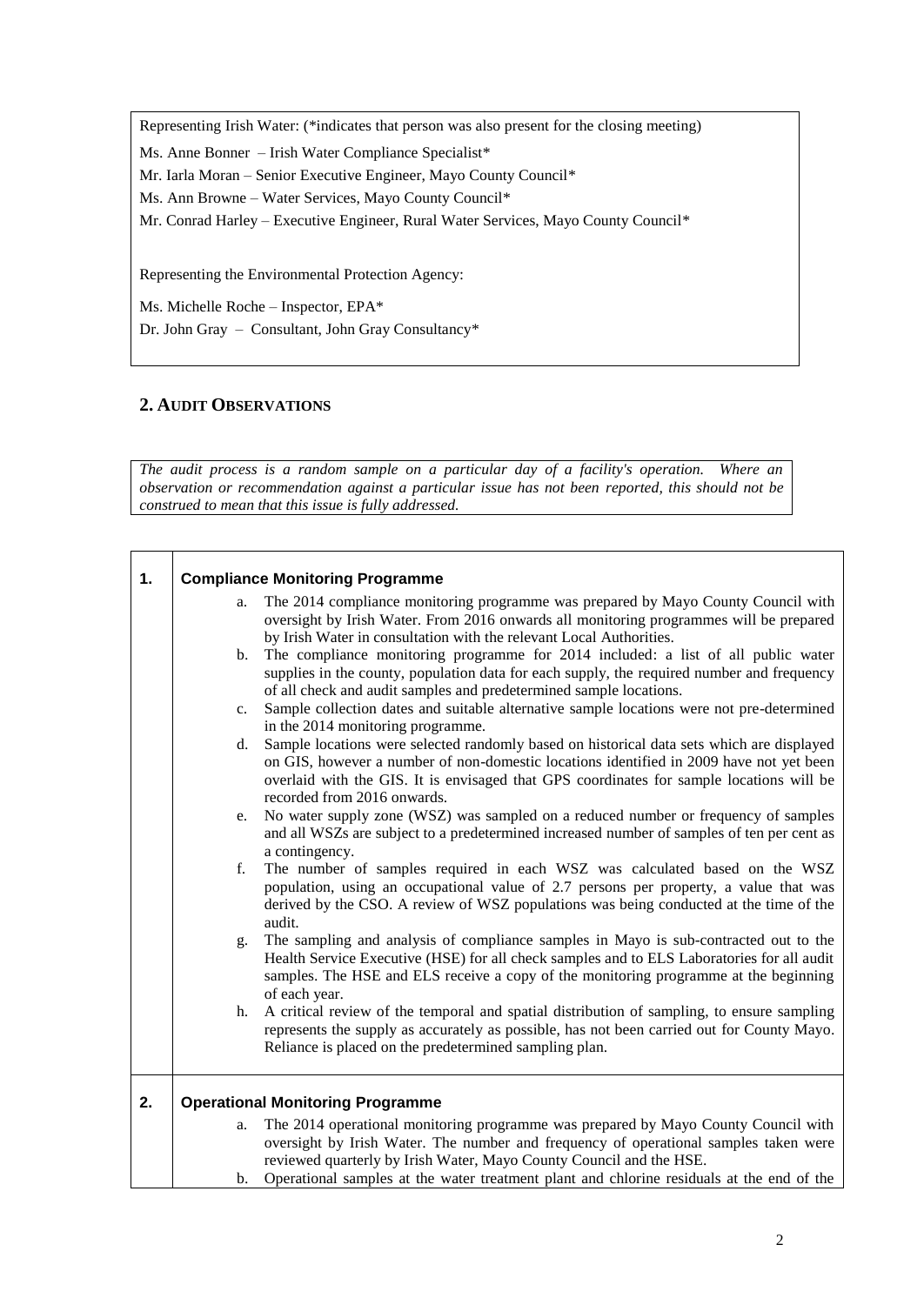|    | network were taken by the plant caretaker and operational samples at the consumer tap<br>were taken by the HSE. Investigative operational samples were taken as required, in liaison<br>with the HSE.<br>Sampling locations for operational monitoring at the consumer tap were agreed in advance<br>c.<br>with the HSE and provide for two samples per month in each major town. The locations<br>agreed were chosen to be representative of the general quality of the water in supply.<br>There was no routine operational monitoring of service reservoirs or towers.<br>d.                                                                                                                                                                                                                                                                                                                                                                                                                                                                                                                                                                                                                                                                                                                                                                                                                                                                                                                                     |
|----|---------------------------------------------------------------------------------------------------------------------------------------------------------------------------------------------------------------------------------------------------------------------------------------------------------------------------------------------------------------------------------------------------------------------------------------------------------------------------------------------------------------------------------------------------------------------------------------------------------------------------------------------------------------------------------------------------------------------------------------------------------------------------------------------------------------------------------------------------------------------------------------------------------------------------------------------------------------------------------------------------------------------------------------------------------------------------------------------------------------------------------------------------------------------------------------------------------------------------------------------------------------------------------------------------------------------------------------------------------------------------------------------------------------------------------------------------------------------------------------------------------------------|
| 3. | <b>Monitoring Programmes for Specific Parameters</b><br>The 2014 compliance monitoring programme did not include any specific monitoring of<br>a.<br>nitrite or turbidity at water treatment plants.<br>A specific pesticide monitoring programme has been established for the purpose of<br>b.<br>investigative sampling and is linked to the pesticide monitoring programme for public water<br>supplies; however the programme does not include a specified list of individual pesticides.<br>Irish Water has since consulted with the Department of Agriculture, Food and the Marine<br>and collated a monitoring suite of 21 baseline pesticides which will be included in the 2016<br>compliance monitoring programme.<br>All supplies were monitored quarterly for trihalomethanes as part of audit monitoring.<br>c.<br>Lead sampling for compliance monitoring in 2014 was for flushed samples.<br>d.<br>The 2014 compliance monitoring programme did not include any radiological sampling;<br>e.<br>however in agreement with the EPA Office of Radiological Protection recommendation that<br>supplies serving populations above 10,000 persons should carry out radiological sampling<br>every four years, Lough Mask was last sampled in 2012.<br>f.<br>Mayo County Council does not have a specific sampling programme for tankers. Tankers<br>are deployed in response to incidents and all have "Boil Water Advice" notices permanently<br>fixed as well as additional notices on the tanker taps. |
| 4. | <b>Sampling Procedures</b><br>Check and operational samples collected by the HSE were sampled and analysed in<br>a.<br>accordance with HSE sampling procedures, which are based on the ISO standards. Audit<br>samples collected by ELS were sampled in accordance with ELS sampling procedures.<br>Both HSE and ELS sample procedures were reviewed by Mayo County Council in 2014.<br>No compliance samples were taken from water treatment plants or service reservoirs and<br>b.<br>no data from continuous monitors was used for compliance purposes.<br>Sampler's daily worksheets are required to be maintained in both procedures; however<br>c.<br>neither Mayo County Council nor Irish Water has direct access to these worksheets.<br>Free and total chlorine concentrations were required to be taken with each sample collected<br>d.<br>for bacteriological analysis.<br>Sampling procedures state that where a predetermined sample location and all alternative<br>e.<br>sample locations are unsuitable or inaccessible the sampler will inform Mayo County<br>Council immediately.<br>The HSE were provided with sample reference numbers by Mayo CC and ELS generated<br>f.<br>sample reference numbers in the laboratory.<br>Sample bottle labels with adhesive backing were fixed securely to the sample container and<br>g.<br>appropriate information recorded.                                                                                                                             |
| 5. | <b>Data Handling</b><br>Monitoring data for 2014 was recorded on the Mayo County Council LIMS system, with<br>a.<br>the HSE and ELS maintaining their own records. Data from Mayo County Council LIMS<br>was then transmitted to Irish Water.<br>The HSE data system cannot link to Mayo County Council's LIMS; therefore sample<br>b.<br>results were emailed to Mayo County Council and the data was manually entered on LIMS.<br>This data transfer was then validated by a second person in Mayo County Council.<br>Sample results from ELS were electronically transferred directly to Mayo County<br>c.<br>Council's LIMS.<br>Any changes made to data on LIMS were automatically recorded and an audit trail of<br>d.                                                                                                                                                                                                                                                                                                                                                                                                                                                                                                                                                                                                                                                                                                                                                                                        |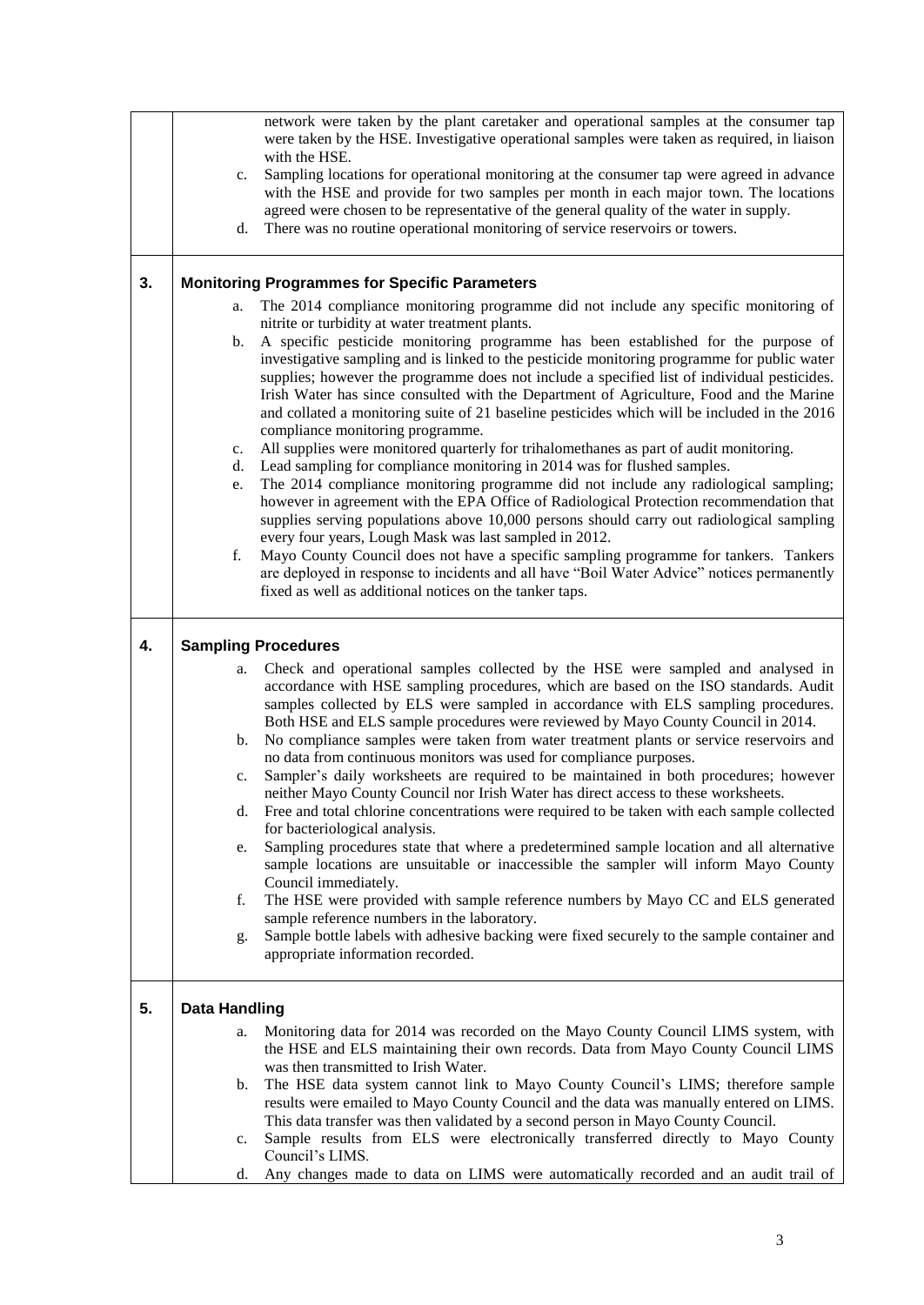|    | e.<br>$f_{\cdot}$<br>g.                 | entries can be produced at any time. Once data has been validated on LIMS, no changes<br>can be made.<br>No information was available regarding data handling procedures within the HSE or ELS.<br>Once sample results were received by Irish Water from Mayo County Council they were<br>validated 3 times before being reported to the EPA via EDEN.<br>Sample results from operational monitoring undertaken by the plant caretaker were<br>recorded locally at the plant but cannot be accessed through a central system. |  |  |  |
|----|-----------------------------------------|-------------------------------------------------------------------------------------------------------------------------------------------------------------------------------------------------------------------------------------------------------------------------------------------------------------------------------------------------------------------------------------------------------------------------------------------------------------------------------------------------------------------------------|--|--|--|
| 6. | <b>Exceedances of Parametric Values</b> |                                                                                                                                                                                                                                                                                                                                                                                                                                                                                                                               |  |  |  |
|    | a.                                      | A documented procedure is in place between the HSE and Mayo County Council, outlining<br>the actions to be taken where a sample result shows an exceedance of the microbiological<br>or chemical parametric values outlined in the drinking water regulations (S.I. no 122 of<br>2014).                                                                                                                                                                                                                                       |  |  |  |
|    | $\mathbf{b}$ .                          | The procedure does not include sample results analysed by ELS and a procedure for<br>reporting exceedances to Irish Water or the EPA is not documented.                                                                                                                                                                                                                                                                                                                                                                       |  |  |  |
|    | $\mathbf{c}$ .                          | The procedure outlines a cascade system by which the HSE contact Mayo County Council<br>in the event that a water restriction or boil water notice should be considered.                                                                                                                                                                                                                                                                                                                                                      |  |  |  |
|    | d.                                      | At the time of the audit Irish Water had not yet produced a procedure for dealing with<br>parametric exceedances reported in sample results.                                                                                                                                                                                                                                                                                                                                                                                  |  |  |  |
|    | e.                                      | Although no written procedure is in place, ELS notify all parametric exceedances to Mayo<br>County Council via email.                                                                                                                                                                                                                                                                                                                                                                                                         |  |  |  |
|    | f.                                      | All parametric exceedances are notified to the relevant water service area personnel within<br>Mayo County Council and plant caretakers are notified by their operational engineer.                                                                                                                                                                                                                                                                                                                                           |  |  |  |
|    | g.                                      | All actions taken in 2014 were documented and provided to Irish Water in monthly Key<br>Performance Indicator meetings.                                                                                                                                                                                                                                                                                                                                                                                                       |  |  |  |
| 7. |                                         | <b>Review of Sampling Data</b>                                                                                                                                                                                                                                                                                                                                                                                                                                                                                                |  |  |  |
|    | a.                                      | Sample times recorded on the Mayo County Council LIMS showed that all samples were<br>taken at 00:00 (midnight). This is a default time in LIMS and a review of actual sample                                                                                                                                                                                                                                                                                                                                                 |  |  |  |
|    | b.                                      | records shows an expected spread of sample collection times.<br>Samples were primarily collected on Mondays, Tuesdays and Wednesdays with less than 20<br>of the total 8,371 samples taken on Thursdays and Fridays.                                                                                                                                                                                                                                                                                                          |  |  |  |
|    | c.                                      | Sample collection was well distributed throughout the year.                                                                                                                                                                                                                                                                                                                                                                                                                                                                   |  |  |  |

## **3. AUDITORS COMMENTS**

The monitoring programmes drawn up and implemented by Irish Water and Mayo County Council in 2014 were generally found to be satisfactory in assessing the quality water in public water supplies. Weaknesses were highlighted in relation to the amount of randomness attributed to the selection of consumers' properties and the temporal distribution of sampling across the week. It was also noted that up to date documented procedures for implementing the monitoring programmes and reacting to exceedances of the parametric values outlined in the Drinking Water Regulations (S.I. no 122 of 2014) were lacking. A review of all 2014 data submitted to the EPA by Irish Water determined that all sample results were accurately reported to the EPA.

## **4. RECOMMENDATIONS**

## **Compliance Monitoring Programme**

- 1. Irish Water should provide a predetermined narrow window of sampling dates to samplers.
- 2. Irish Water should provide predetermined alternative sample locations to samplers in the event that a sample location is unsuitable or inaccessible.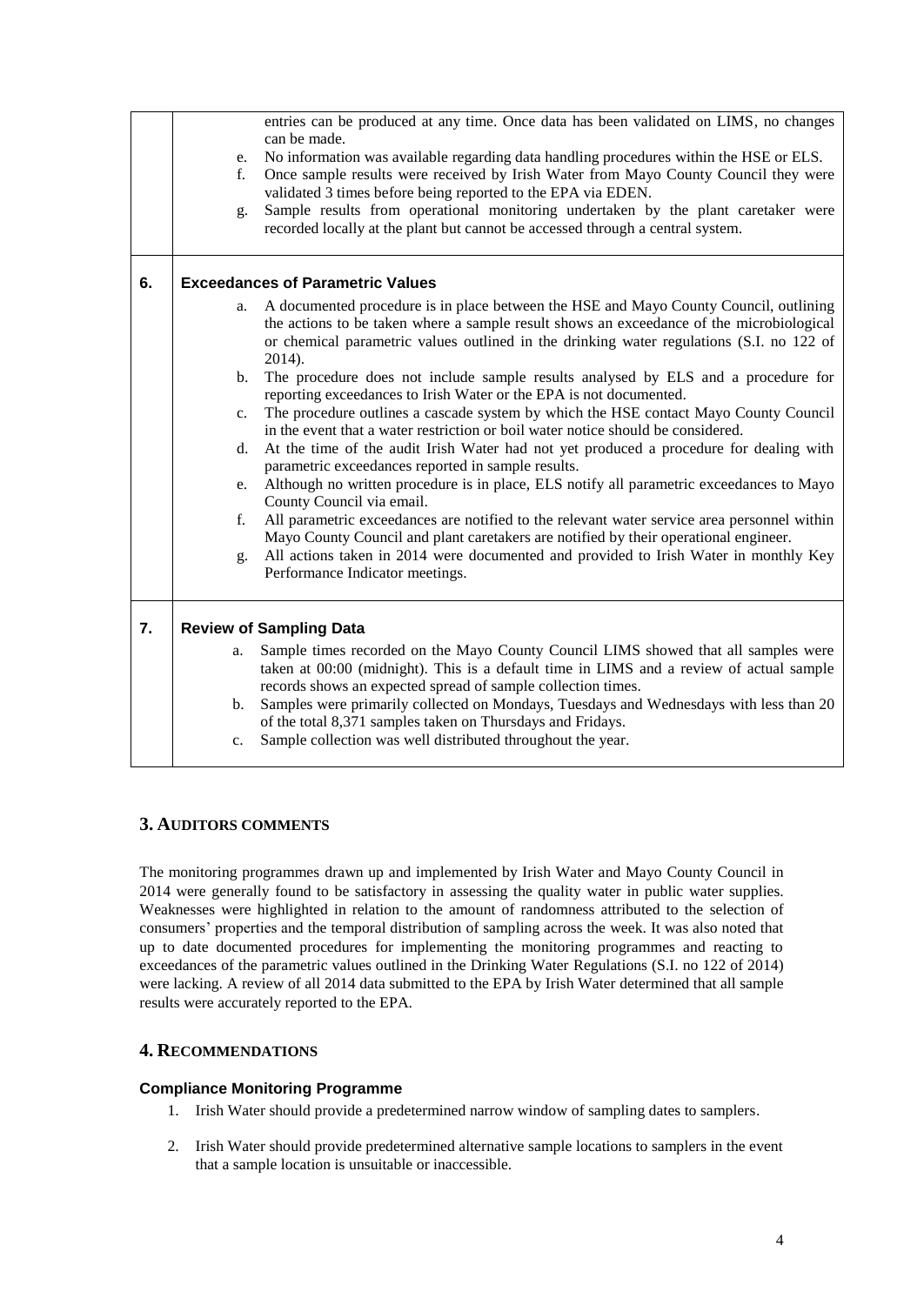- 3. Irish Water should overlay the non-domestic sampling location details, collected in 2009, on GIS.
- 4. Irish Water should ensure that all water supply scheme data, including population numbers, are updated on EDEN.
- 5. Irish Water should undertake a review of the temporal and spatial distribution of sampling for compliance monitoring. A formal and structured method of assessment should be developed and implemented to ensure that sampling is representing the water supply zone as accurately as possible. The spread of sample days, times and locations within a monitoring programme should be as wide as possible.

### **Operational Monitoring Programme**

6. Irish Water should ensure that routine operational monitoring of service reservoirs and towers is undertaken.

#### **Monitoring Programmes for Specific Parameters**

- 7. Irish Water should ensure that turbidity at the water treatment plant is sampled where the supply source is surface water or influenced by surface water.
- 8. Irish Water should ensure that the 21 baseline pesticides and any other pesticides in use in the catchment of water supplies are included in future monitoring programmes.
- 9. Irish Water should ensure that compliance samples for lead are random daytime samples, in accordance with EPA Advice Note 1: Lead Compliance Monitoring and Surveys.
- 10. Irish Water should ensure that Section 4, Paragraph 5 of the EPA's Handbook is adhered to in relation to sampling required on water in tankers. A certain amount of sampling is required on the water used to fill a tanker, depending on the length of time water is stored in the tanker.

#### **Data Handling**

- 11. Irish Water should consider developing a more robust system of transferring sample results to the Mayo County Council LIMS where automatic data transfer cannot be achieved. The current system of manually entering HSE sample results to LIMS is vulnerable to transcription errors and is resource intensive.
- 12. Irish Water should review the data handling procedures within the HSE and ELS to ensure they are robust.
- 13. Irish Water should ensure sampling times are accurately recorded in LIMS.
- 14. Irish Water should ensure access to sampler's worksheets, if required.

#### **Exceedances of Parametric Values**

15. Irish Water should develop a written procedure for dealing with sample results that exceed the parametric values outlined in the Drinking Water Regulations (SI no 122 of 2014). The procedure should include actions to be taken to investigate the exceedance and report the exceedance to the HSE, the EPA and any other relevant party.

### **FOLLOW-UP ACTIONS REQUIRED BY IRISH WATER**

This report has been reviewed and approved by Ms Yvonne Doris, Drinking Water Team Leader.

Irish Water is recommended to put such measures in place as are necessary to implement the recommendations listed in this report. The actions by Irish Water to address the recommendations taken will be verified by the Agency during any future audits.